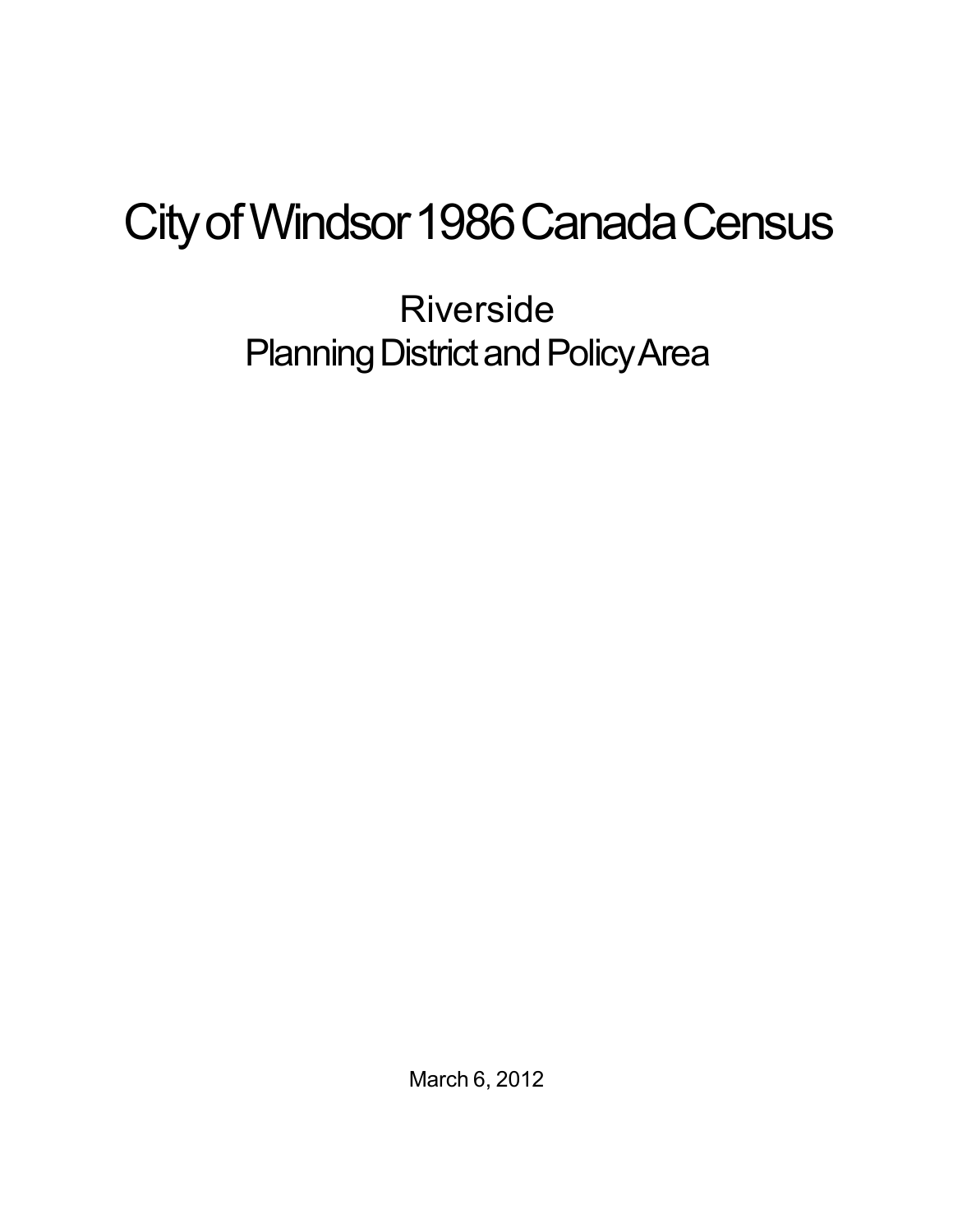## **Table of Contents**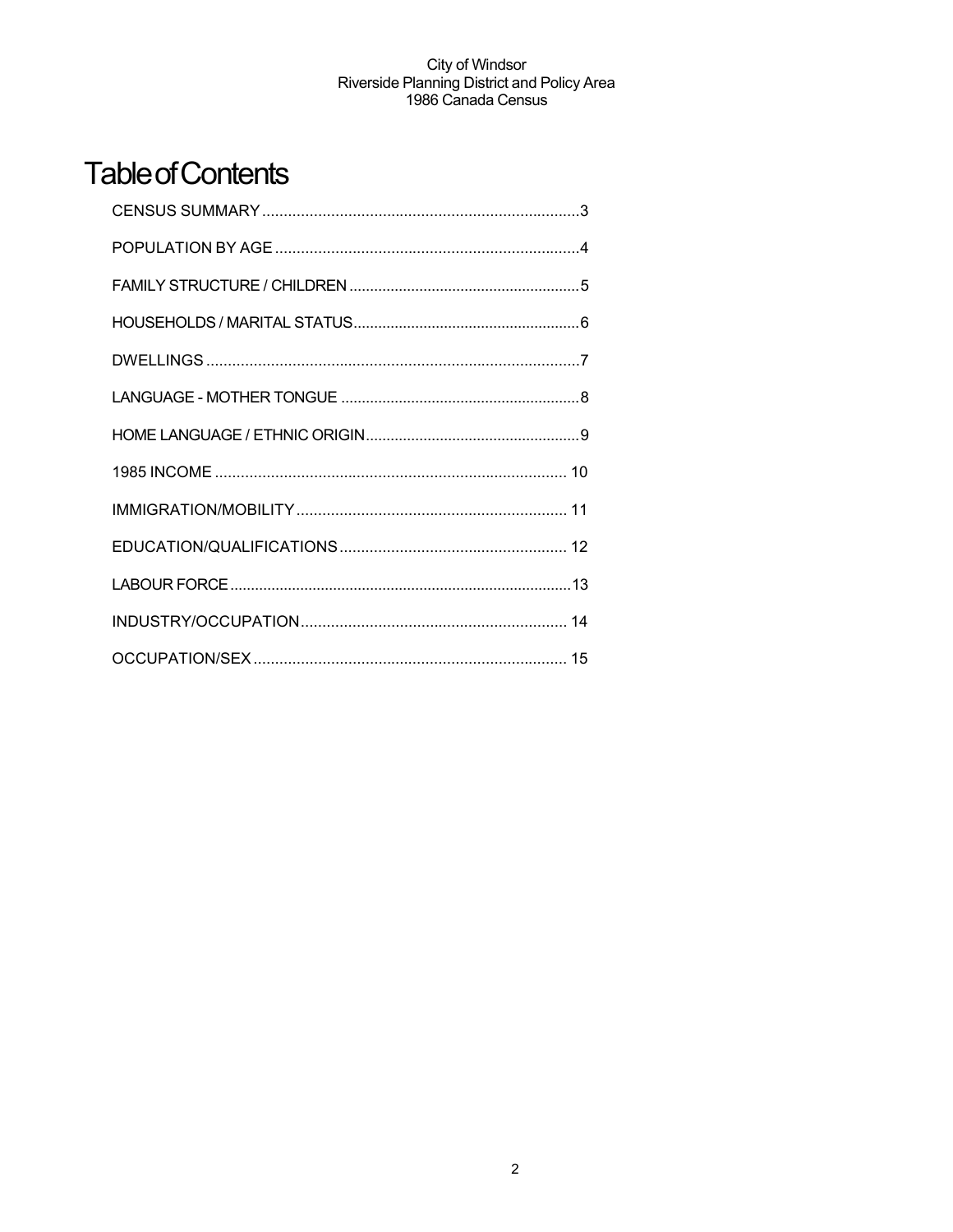## **CENSUS SUMMARY**

| <b>CENSUS SUMMARY</b>          | <b>Riverside</b> |         |
|--------------------------------|------------------|---------|
| Total population (% base)      | 24,610           |         |
| By sex:                        |                  |         |
| Male                           | 11,94549%        |         |
| Female                         | 12,69552%        |         |
| By age:                        |                  |         |
| 0 to 4 years                   | 1,450 6%         |         |
| 5 to 19 years                  | 5,06021%         |         |
| 20 to 24 years                 | 2,110 9%         |         |
| 25 to 34 years                 | 3,99516%         |         |
| 35 to 44 years                 | 3,38014%         |         |
| 45 to 54 years                 | 2,59511%         |         |
| 55 to 64 years                 | 2,82011%         |         |
| 65 to 74 years                 | 2,030 8%         |         |
| 75 years and over              | 1,165 5%         |         |
| Average age of population      | 36.7             |         |
| Total census families (% base) | 6,740            |         |
| <b>Husband-wife families</b>   | 5,97589%         |         |
| With no children at home       | 2,45536%         |         |
| With children at home          | 3,49552%         |         |
| Lone-parent families           |                  | 790 12% |
| <b>Total children at home</b>  | 8,065            |         |
| Average children per family    | 1.2              |         |
| Private households (% base)    | 9,550            |         |
| <b>Persons in households</b>   | 24,460           |         |
| Average persons per household  | 2.6              |         |
| Occupied dwellings (% base)    | 9,525            |         |
| Owned                          | 6,09064%         |         |
| Rented                         | 3,45536%         |         |
| Single detached house          | 6,30066%         |         |
| Apartment 5 or more storeys    | 2,03521%         |         |
| Other type of dwelling         | 1,22513%         |         |
| 1985 Avg. hhld income (est.)   | 39,906           |         |
|                                |                  |         |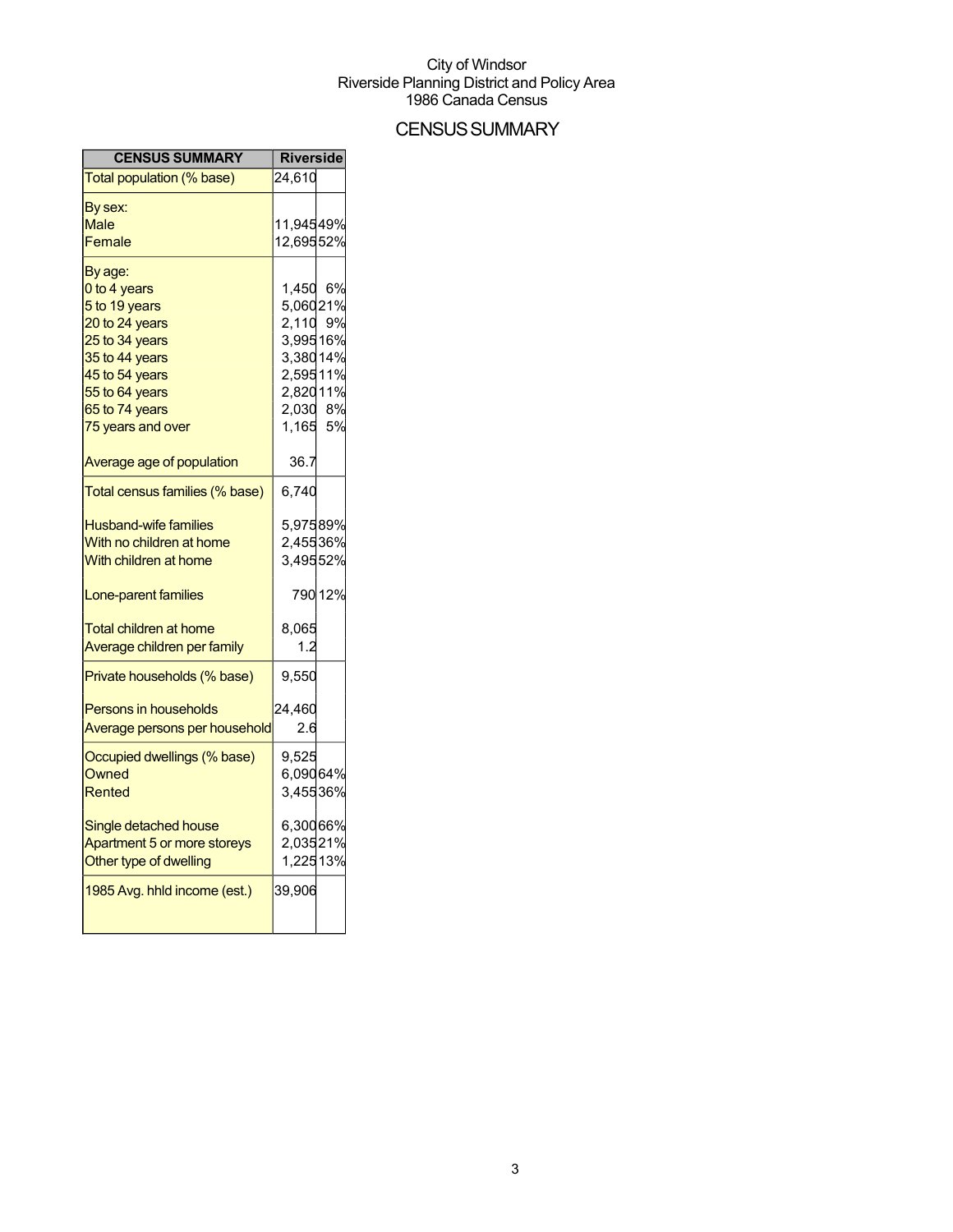## POPULATIONBYAGE

| <b>POPULATION BY AGE   Riverside</b>                                                                                                                                                               |                                                                                                                      |                                                                |
|----------------------------------------------------------------------------------------------------------------------------------------------------------------------------------------------------|----------------------------------------------------------------------------------------------------------------------|----------------------------------------------------------------|
| <mark>Total population (% Base)</mark> 24,610                                                                                                                                                      |                                                                                                                      |                                                                |
| Average age of population                                                                                                                                                                          | 36.7                                                                                                                 |                                                                |
| By age:<br>0 - 4 years<br>5 - 9 years<br>10 - 14 years<br>15 - 19 years<br>20 - 24 years<br>25 - 34 years<br>35 - 44 years<br>45 - 54 years<br>55 - 64 years<br>65 - 74 years<br>75 years and over | 1,450 6%<br>1,510<br>1,630<br>1,920<br>2,110 9%<br>3,99516%<br>3,38014%<br>2,59511%<br>2,82011%<br>2,030 8%<br>1,165 | 6%<br>7%<br>8%<br>5%                                           |
| <b>Male population</b><br>Average age of males                                                                                                                                                     | 11,94549%<br>35.3                                                                                                    |                                                                |
| By age:<br>0 - 4 years<br>5 - 9 years<br>10 - 14 years<br>15 - 19 years<br>20 - 24 years<br>25 - 34 years<br>35 - 44 years<br>45 - 54 years<br>55 - 64 years<br>65 - 74 years<br>75 years and over | 725<br>770<br>835<br>995<br>1,105 4%<br>1,990<br>1,655<br>1,270<br>1,290<br>890<br>410                               | 3%<br>3%<br>3%<br>4%<br>8%<br>7%<br>5%<br>5%<br>4%<br>2%       |
| <b>Female population</b><br>Average age of females                                                                                                                                                 | 12,69552%<br>38                                                                                                      |                                                                |
| By age:<br>0 - 4 years<br>5 - 9 years<br>10 - 14 years<br>15 - 19 years<br>20 - 24 years<br>25 - 34 years<br>35 - 44 years<br>45 - 54 years<br>55 - 64 years<br>65 - 74 years<br>75 years and over | 725<br>740<br>795<br>925<br>1,005<br>2,005<br>1,725<br>1,325<br>1,530<br>1,140<br>755                                | 3%<br>3%<br>3%<br>4%<br>4%<br>8%<br>7%<br>5%<br>6%<br>5%<br>3% |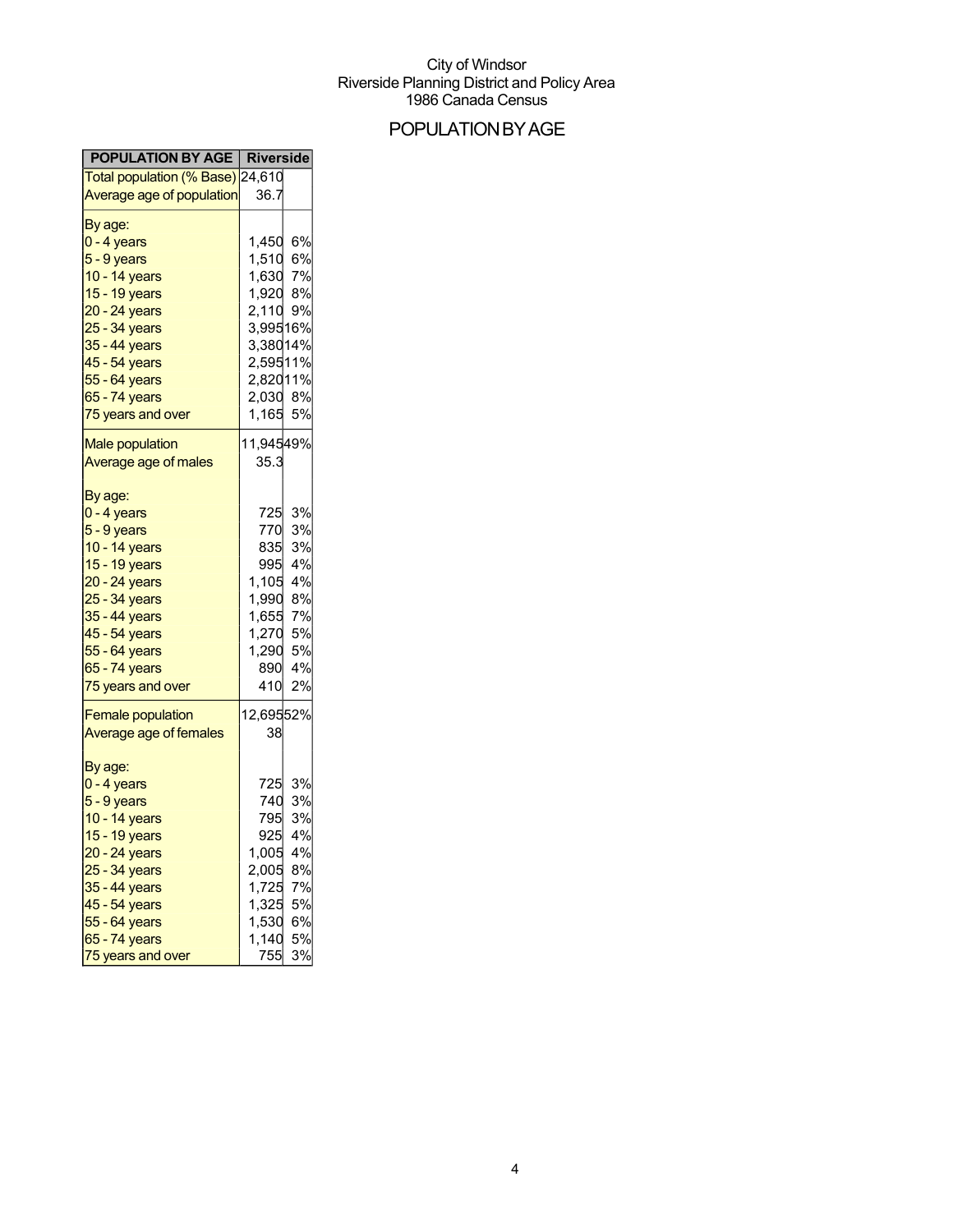## FAMILYSTRUCTURE/CHILDREN

| <b>FAMILY STRUCTURE / CHILDREN Riverside</b> |          |         |
|----------------------------------------------|----------|---------|
| Total census families (% base)               | 6,740    |         |
|                                              |          |         |
| By family structure:                         |          |         |
| <b>Total husband-wife families</b>           | 5,97589% |         |
| With no children at home                     | 2,45536% |         |
| With children at home                        | 3,49552% |         |
| 1 child                                      | 1,22518% |         |
| 2 children                                   | 1,48522% |         |
| 3 or more children                           |          | 800 12% |
| Lone-parent families                         |          | 790 12% |
| Lone male parent                             | 135      | 2%      |
| 1 child at home                              |          | 95 1%   |
| 2 children at home                           | 45       | 1%      |
| 3 or more children at home                   | 20       | 0%      |
| Lone female parent                           | 620      | 9%      |
| 1 child at home                              | 375      | 6%      |
| 2 children at home                           | 195      | 3%      |
| 3 or more children at home                   | 80       | 1%      |
| Total children at home (%base)               | 8,065    |         |
| $0 - 5$ years                                | 1,66521% |         |
| $6 - 14$ years                               | 2,83035% |         |
| 15 - 17 years                                | 1,13014% |         |
| 18 - 24 years                                | 1,91524% |         |
| 25 years and over                            |          | 560 7%  |
| Average children/family                      | 1.2      |         |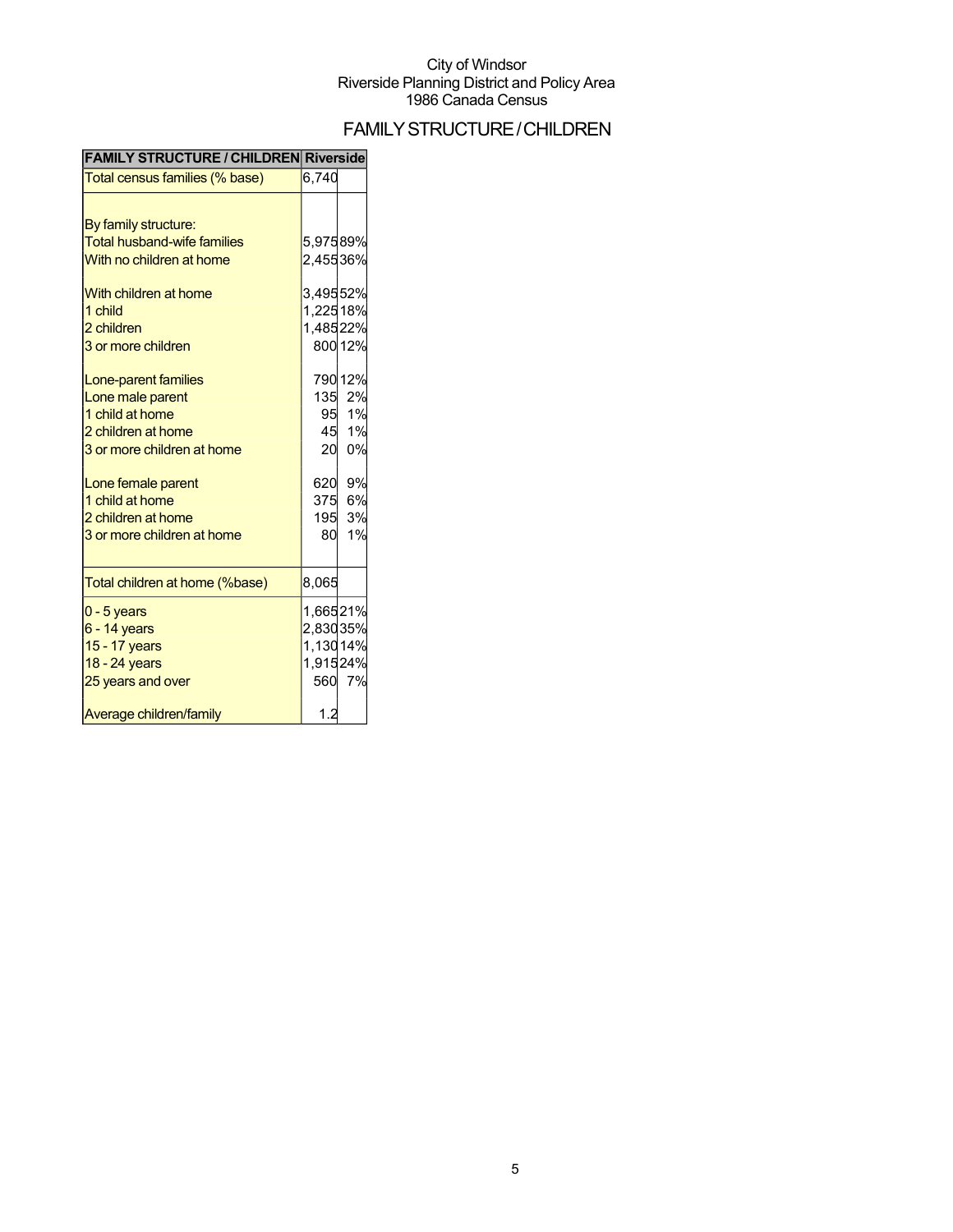## HOUSEHOLDS/MARITALSTATUS

| <b>HOUSEHOLDS / MARITAL STATUS</b> | <b>Riverside</b> |        |
|------------------------------------|------------------|--------|
| Private households (% base)        | 9,550            |        |
| By size of household:              |                  |        |
| 1 person                           | 2,57027%         |        |
| 2 persons                          | 2,92531%         |        |
| 3 persons                          | 1,50016%         |        |
| 4 - 5 persons                      | 2,28024%         |        |
| 6 or more persons                  |                  | 250 3% |
| By number of census families:      |                  |        |
| Non-family households              | 2,85530%         |        |
| <b>Family households</b>           | 6,68070%         |        |
| 1 census family                    | 6,61069%         |        |
| 2 or more census families          |                  | 70 1%  |
|                                    |                  |        |
| Persons in private households      | 24,460           |        |
| Average persons per household      | 2.6              |        |
| Census families in private         | 6,740            |        |
| households (% base)                |                  |        |
| By size of census family:          |                  |        |
| 2 person family                    | 2,92043%         |        |
| 3 persons                          | 1,46022%         |        |
| 4 persons                          | 1,55023%         |        |
|                                    |                  | 84012% |
| 5 or more persons                  |                  |        |
| Total population (% base)          | 24,595           |        |
| By marital status, for persons     |                  |        |
| 15 years of age and over:          |                  |        |
| Single (never married)             | 5,01020%         |        |
| <b>Married</b>                     | 12,11049%        |        |
| Widowed                            | 1,510 6%         |        |
| <b>Divorced</b>                    |                  | 820 3% |
| Separated                          |                  | 575 2% |
|                                    |                  |        |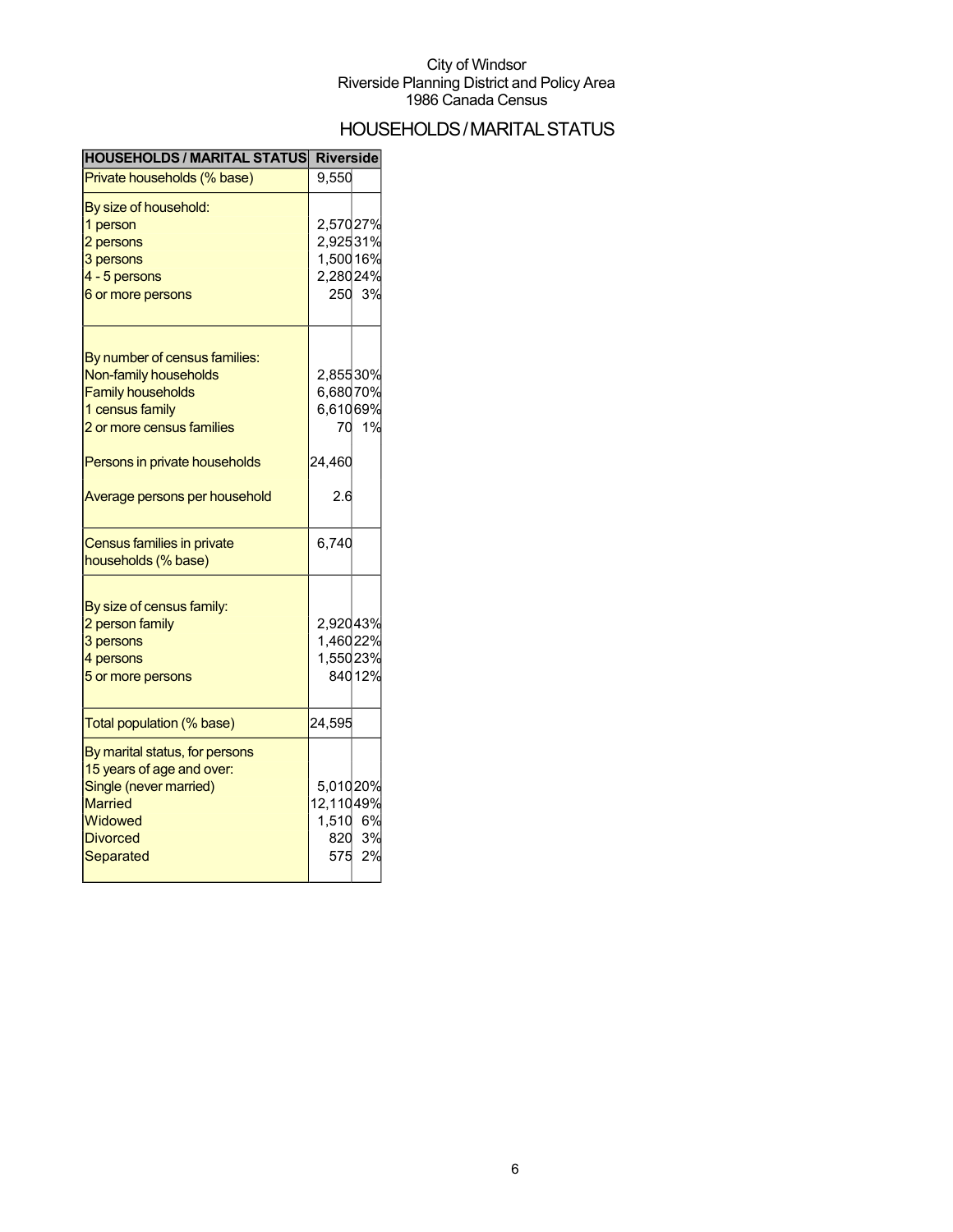## DWELLINGS

| <b>DWELLINGS</b>                                                                                                                                                                       | <b>Riverside</b>                                              |                 |
|----------------------------------------------------------------------------------------------------------------------------------------------------------------------------------------|---------------------------------------------------------------|-----------------|
| Occupied dwellings (% base) 9,525                                                                                                                                                      |                                                               |                 |
| By tenure:<br>Rented<br>Owned<br><b>On Reserve</b><br>By dwelling type:<br>Single detached house<br>Apartment 5 or more stories<br><b>Movable dwelling</b><br>All other dwelling types | 3,45536%<br>6,09064%<br>n<br>6,30066%<br>2,03521%<br>1,22513% | 0%<br>0.0%      |
| By age of dwelling - total<br><b>Constructed before 1946</b><br>1946 - 1960<br>1961 - 1970<br>1971 - 1980<br>1981 - 1986                                                               | 9,565<br>1,08011%<br>3,00531%<br>2,28524%<br>2,94531%         | 200 2%          |
| Dwellings with central heat<br>Gas<br>Electricity<br>Oil<br><b>Other fuels</b>                                                                                                         | 9,30597%<br>5,30555%<br>4,04042%                              | 190 2%<br>20 0% |
| Tenant occupied households 3,445<br>With rent $>=$ 30% hhid inc.                                                                                                                       | 1,07031%                                                      |                 |
| Owner occupied households 6,085<br>Payments >= 30% hhld. inc.                                                                                                                          | 540                                                           | 9%              |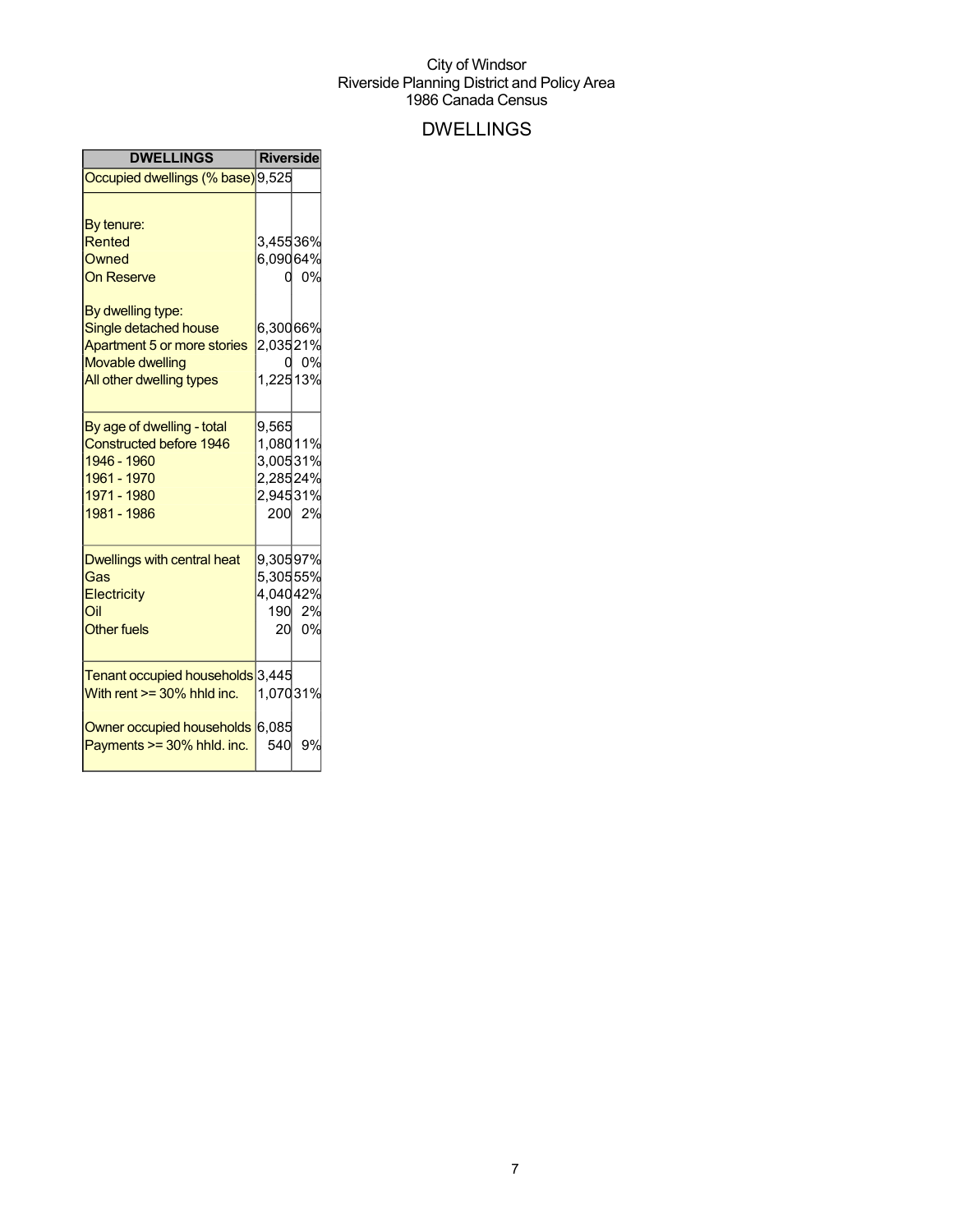## LANGUAGE-MOTHERTONGUE

| LANGUAGE - MOTHER TONGUE Riverside  |           |        |
|-------------------------------------|-----------|--------|
| Total responses (% Base)            | 24,615    |        |
|                                     |           |        |
| <b>Total single responses</b>       | 23,27595% |        |
| <b>Total official languages</b>     | 20,50583% |        |
| <b>English</b>                      | 19,30078% |        |
| French                              | 1,205 5%  |        |
|                                     |           |        |
| <b>Total non-official languages</b> | 2,80011%  |        |
| German                              |           | 405 2% |
| <b>Chinese</b>                      |           | 145 1% |
| <b>Dutch</b>                        | 60        | 0%     |
| <b>Polish</b>                       | 120       | 0%     |
| Italian                             | 675       | 3%     |
| Portuguese                          | 45        | 0%     |
| <b>Ukrainian</b>                    |           | 210 1% |
| Greek                               | 55        | 0%     |
| Languages other than above          | 670       | 3%     |
|                                     |           |        |
| <b>Total multiple responses</b>     | 1,340     | 5%     |
|                                     |           |        |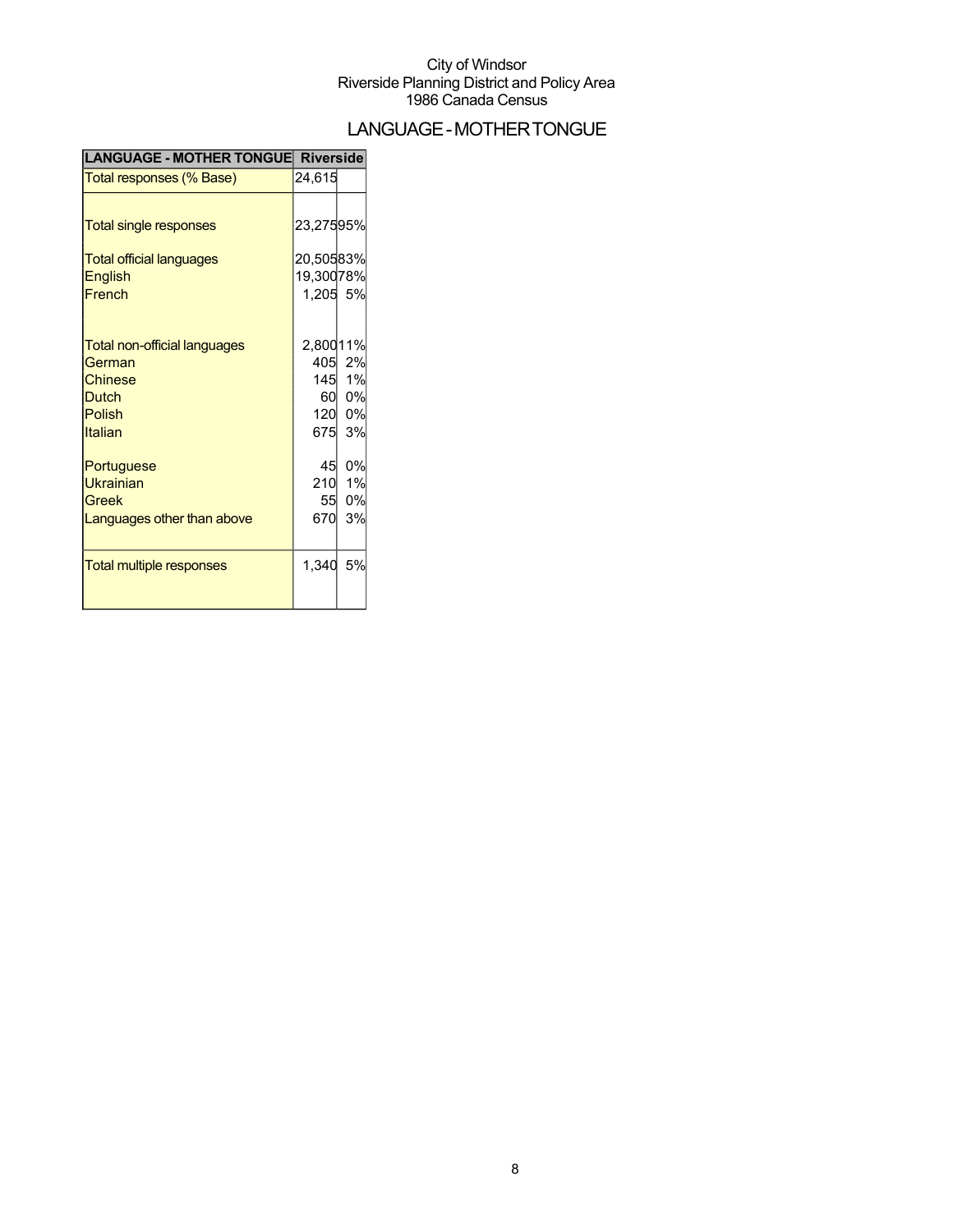## HOMELANGUAGE/ETHNICORIGIN

| <b>HOME LANGUAGE / ETHNIC ORIGIN Riverside</b>                                                                                                                                                                   |                                                                           |                                                     |
|------------------------------------------------------------------------------------------------------------------------------------------------------------------------------------------------------------------|---------------------------------------------------------------------------|-----------------------------------------------------|
| Total population (% base)                                                                                                                                                                                        | 24,610                                                                    |                                                     |
| By home language:<br><b>Total single response</b><br><b>English</b><br>French<br>Italian<br><b>Chinese</b><br>German<br>Portuguese<br><b>Greek</b><br>Other<br>Speak more than one language                      | 23,17094%<br>21,79589%<br>340<br>360<br>$420$<br>1,385 6%                 | 1%<br>1%<br>115 0%<br>90 0%<br>30 0%<br>40 0%<br>2% |
| By official language:<br><b>English only</b><br><b>French only</b><br><b>Both English and French</b><br><b>Neither English nor French</b>                                                                        | 21,73088%<br>2,59011%                                                     | 70 0%<br>155 1%                                     |
| By ethnic origin:<br>Single origin<br><b>British</b><br>French<br><b>Aboriginal peoples</b><br>German<br>Italian<br>Ukrainian<br><b>Chinese</b><br>Dutch (Netherlands)<br>Other<br>Reported more than one origin | 15,40563%<br>6,76027%<br>3,09013%<br>770<br>1,285<br>2,59511%<br>9,16537% | 0%<br>3%<br>5%<br>525 2%<br>215 1%<br>190 1%        |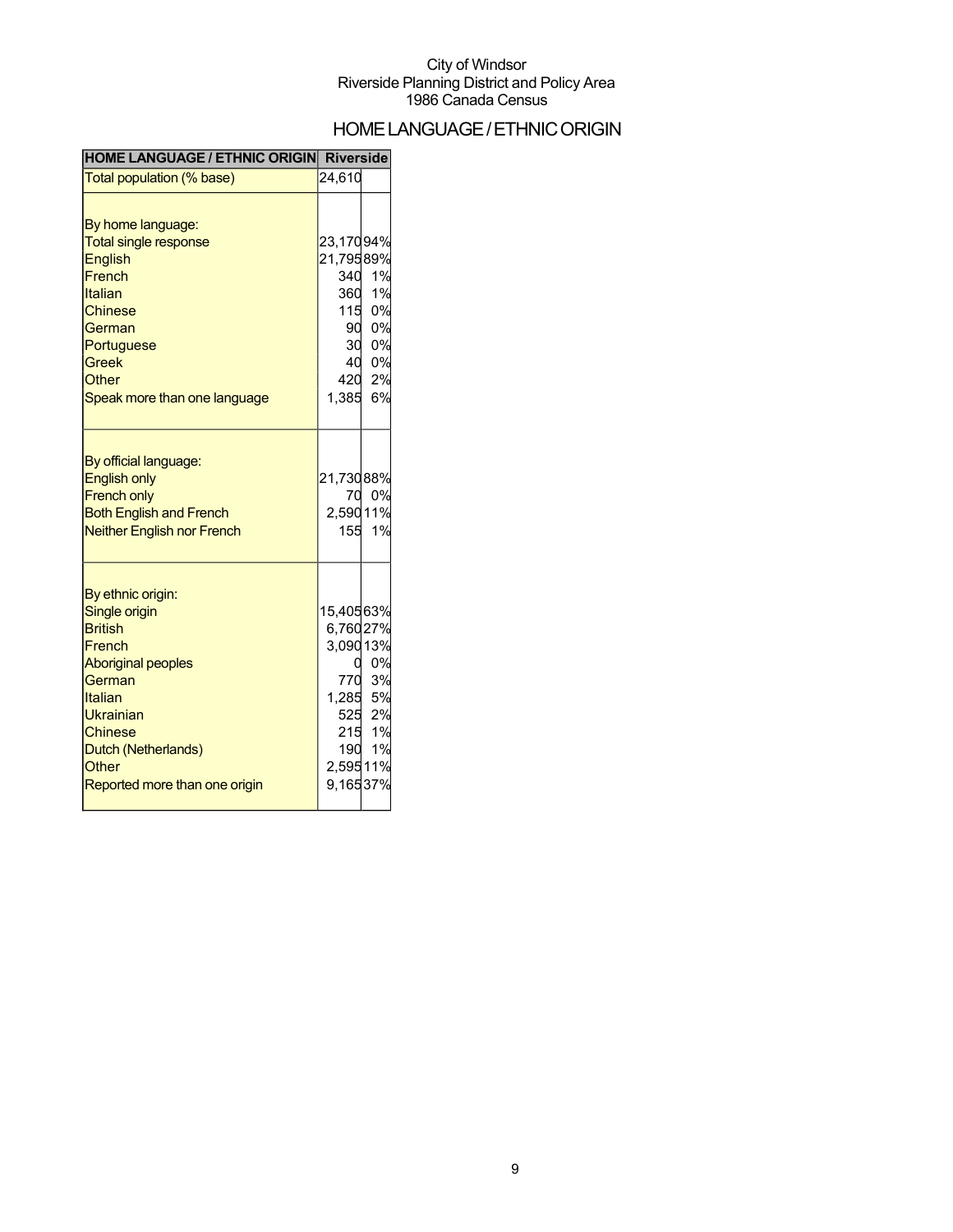### 1985INCOME

| 1985 INCOME                                            | <b>Riverside</b> |    |
|--------------------------------------------------------|------------------|----|
| Total households (% Base)                              | 9,550            |    |
| By household income:                                   |                  |    |
| <b>Negative Income</b>                                 |                  | 0% |
| $$0 - 9,999$                                           | 853              | 9% |
| \$10,000 - 19,999                                      | 1,57016%         |    |
| \$20,000 - 29,999                                      | 1,311 14%        |    |
| \$30,000 - 39,999                                      | 1,74818%         |    |
| \$40,000 - 49,999                                      | 1,34814%         |    |
| \$50,000 - 59,999                                      | 1,10212%         |    |
| \$60,000 - 69,999                                      | 643              | 7% |
| \$70,000 - 79,999                                      | 436              | 5% |
| \$80,000 - 99,999                                      | 267              | 3% |
| \$100,000 and over                                     | 262              | 3% |
| Aggr. household income (\$'000) 381,102                |                  |    |
| Average household income \$                            | 39,906           |    |
|                                                        |                  |    |
| Males 15 yrs+ with income<br>Aggregate income (\$'000) | 8,975<br>254,383 |    |
| Average total income \$                                | 28,344           |    |
|                                                        |                  |    |
| Females 15 yrs+ with income                            | 8,740            |    |
| Aggregate income (\$'000)                              | 127,980          |    |
| Average total income \$                                | 14,643           |    |
| Males 15 yrs+ with employ.inc                          | 7,265            |    |
| Aggregate income (\$'000)                              | 209,953          |    |
| Average employment income \$                           | 28,899           |    |
|                                                        |                  |    |
| Females 15 yrs+ with emp.inc.                          | 5,825            |    |
| Aggregate income (\$'000)                              | 87,423           |    |
| Average employment income \$                           | 15,008           |    |
| <b>Number of census families</b>                       | 6,760            |    |
| Aggr. family income (\$'000)                           | 309,507          |    |
| Average family income \$                               | 45,785           |    |
| Unattached individ. with inc.                          | 2,965            |    |
| Aggregate income (\$'000)                              | 62,705           |    |
| Average individual income \$                           | 21,148           |    |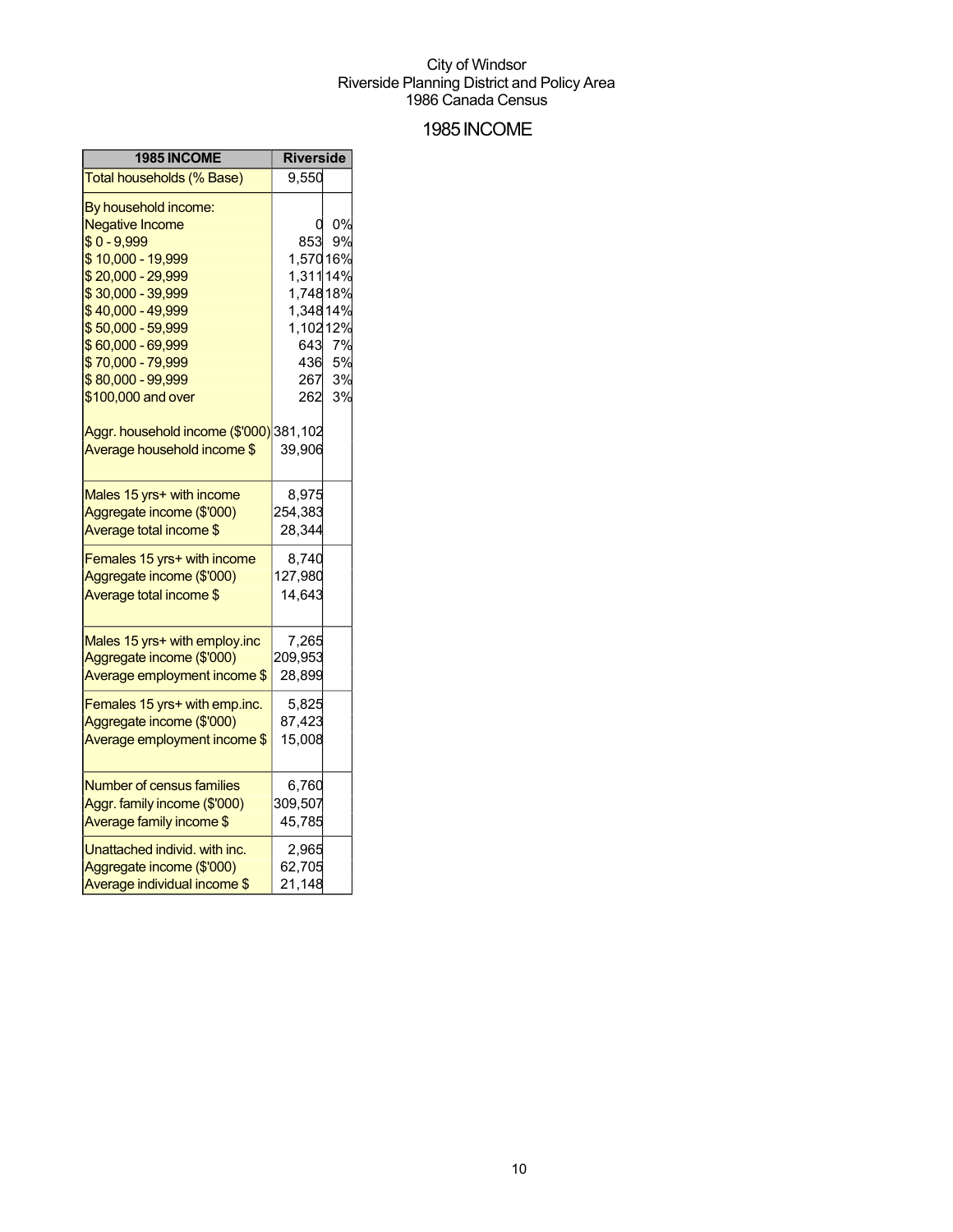## IMMIGRATION/MOBILITY

| IMMIGRATION/MOBILITY Riverside                  |           |          |
|-------------------------------------------------|-----------|----------|
| <b>Total population (% Base)</b>                | 24,595    |          |
| By citizenship:                                 |           |          |
| Canadian                                        | 23,37095% |          |
| <b>Other than Canadian</b>                      | 1,180     | 5%       |
|                                                 |           |          |
| By immigration status:                          |           |          |
| Non-immigrant population                        | 19,69080% |          |
| Born in province of res.                        | 17,97573% |          |
| Born in another province                        | 1,695     | 7%       |
| Immigrant population                            | 4,83020%  |          |
| <b>United States of America</b>                 | 640       | 3%       |
| <b>Other Americas</b>                           | 235       | 1%       |
| <b>United Kingdom</b>                           | 1,165     | 5%       |
| <b>Other Europe</b>                             | 2,055     | 8%       |
| Africa                                          | 75        | 0%       |
| Asia                                            | 595       | 2%<br>0% |
| Other                                           | 60        |          |
| Immigrant population - total                    | 4,830     |          |
| By period of immigration:                       |           |          |
| Before 1946                                     |           | 88018%   |
| 1946 - 1966                                     | 2,03542%  |          |
| 1967 - 1977                                     | 1,44530%  |          |
| 1978 - 1982                                     | 335       | 7%       |
| 1983 - 1986                                     | 160       | 3%       |
|                                                 |           |          |
| By age at time of immigration:<br>$0 - 4$ years |           | 80517%   |
| 5 - 19 years                                    | 1,48031%  |          |
| 20 years and over                               | 2,56053%  |          |
|                                                 |           |          |
| By mobility status:                             |           |          |
| Persons 5 years and over                        | 23,105    |          |
| Non-movers (same address)                       | 14,43562% |          |
| <b>Movers</b>                                   | 8,67538%  |          |
| Non-migrants (same place)                       | 6,13527%  |          |
| <b>Migrants</b>                                 | 2,52511%  |          |
| From same province                              | 1,680     | 7%       |
| From other province                             | 505       | 2%       |
| From outside Canada                             | 335       | 1%       |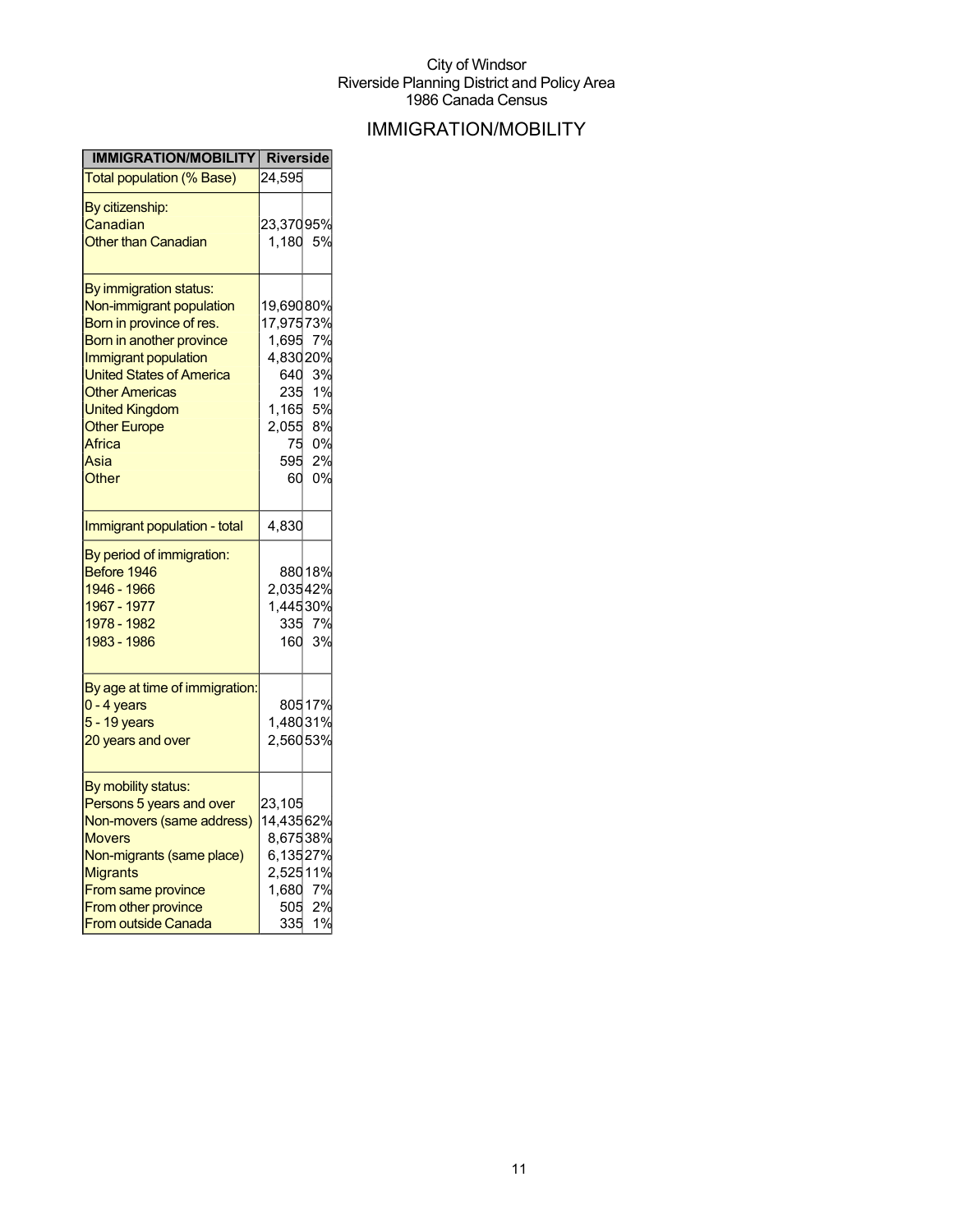## EDUCATION/QUALIFICATIONS

| <b>EDUCATION/QUALIFICATIONS</b> | <b>Riverside</b> |                  |
|---------------------------------|------------------|------------------|
| Total population 15+ years      | 20,000           |                  |
| By highest level of schooling:  |                  |                  |
| Less than grade 9               | 2,08510%         |                  |
| Grade 9 - 13, no sec. cert.     | 5,76029%         |                  |
| Grade 9 - 13, second. cert.     | 2,82014%         |                  |
| Trade certificate/diploma       | 4,96525%         |                  |
| University without degree       | 2,34512%         |                  |
| University with degree          | 2,000 10%        |                  |
| Postsecondary educated          |                  |                  |
| population - total (% Base)     | 6,440            |                  |
| By field of study:              |                  |                  |
| Male with postsecondary educ.   | 3,49554%         |                  |
| Education/recreat./counsell.    |                  | 140 2%           |
| <b>Fine and applied arts</b>    |                  | 105 2%           |
| Humanities & related fields     |                  | 255 4%<br>240 4% |
| Social sciences & rel. field    |                  |                  |
| Commerce/management/bus.adm.    |                  | 70011%           |
| Agricult. & biolog. sciences    |                  | 65 1%            |
| Engineering & applied scienc    | 185              | 3%               |
| Technic.& trades (eng & sci)    | 1,54524%         |                  |
| Health prof. science & tech.    | 135              | 2%               |
| Mathematics & phys. sciences    | 115              | 2%               |
| <b>All other</b>                | 10               | 0%               |
| Female with postsecond. educ.   | 2,94546%         |                  |
| Education/recreat./counsell.    | 335              | 5%               |
| Fine and applied arts           |                  | 250 4%           |
| Humanities & related fields     |                  | 240 4%           |
| Social sciences & rel. field    | 230              | 4%               |
| Commerce/management/bus.adm.    |                  | 92514%           |
| Agricult. & biolog. sciences    | 90               | 1%               |
| Engineering & applied scienc    | 25               | 0%               |
| Technic.& trades (eng & sci)    | 130              | 2%               |
| Health prof. science & tech.    |                  | 73511%           |
| Mathematics & phys. sciences    | 30               | 0%               |
| <b>All other</b>                | u                | 0%               |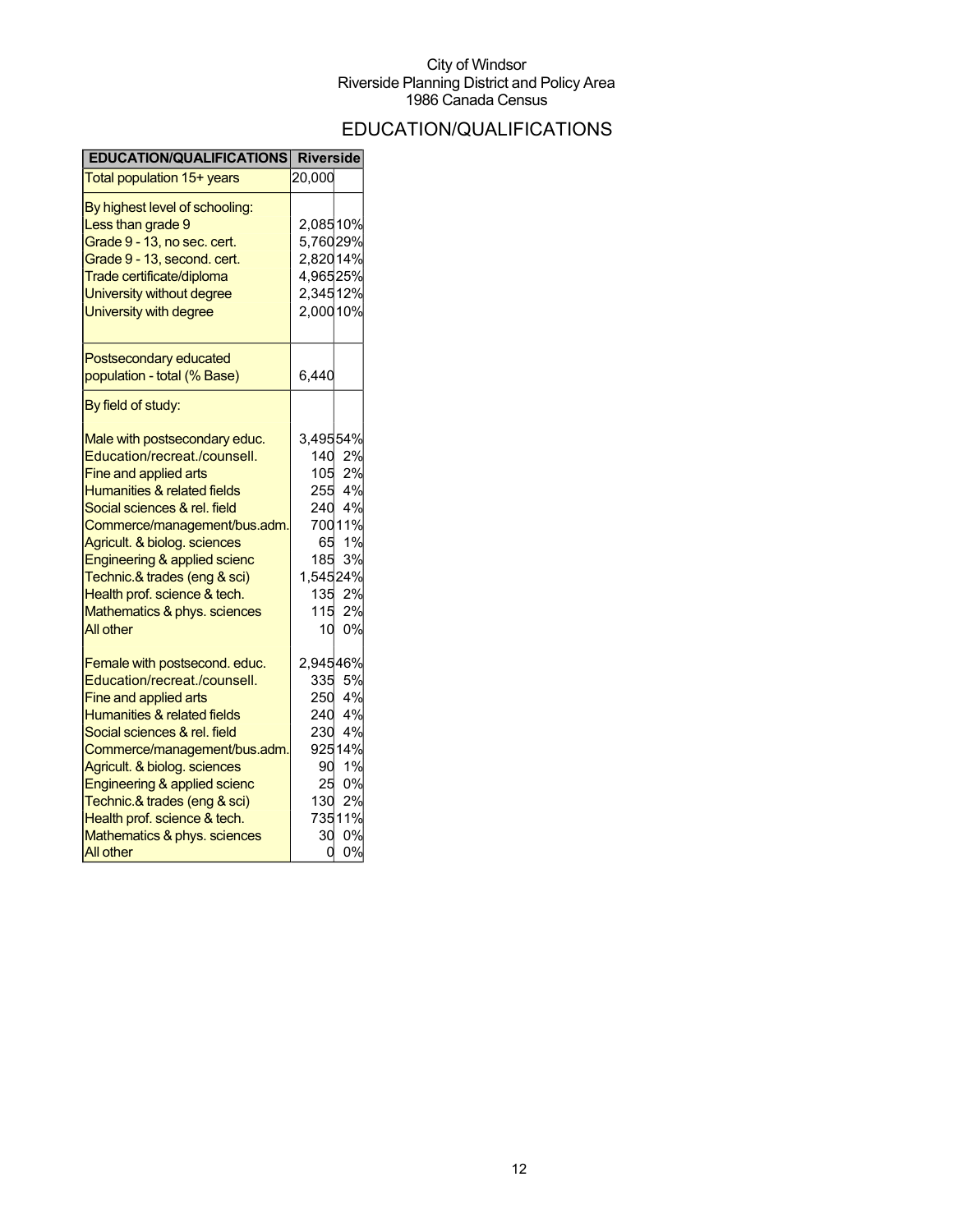### **LABOUR FORCE**

| <b>LABOUR FORCE</b>                                                                                                                                                                 | <b>Riverside</b>                                                          |        |
|-------------------------------------------------------------------------------------------------------------------------------------------------------------------------------------|---------------------------------------------------------------------------|--------|
| Total population 15+ years<br>Total labour force 15+ years<br>Employed<br><b>Unemployed</b><br>Persons not in labour force<br><b>Participation rate</b><br><b>Unemployment rate</b> | 19.990<br>13,19566%<br>12,14561%<br>1,065 5%<br>6,80034%<br>66.01<br>8.07 |        |
| Male population 15+ years<br><b>Labour force</b><br>Employed<br><b>Unemployed</b><br>Not in labour force<br><b>Participation rate</b><br>Unemployment rate                          | 9,53048%<br>7,40037%<br>6,88034%<br>2,16011%<br>77.65<br>7.3              | 540 3% |
| Female population 15+ years<br><b>Labour force</b><br>Employed<br><b>Unemployed</b><br>Not in labour force<br><b>Participation rate</b><br><b>Unemployment rate</b>                 | 10,46052%<br>5,80029%<br>5,26526%<br>4,64023%<br>55.45<br>9.05            | 525 3% |
| Males- all classes of worker<br><b>Paid worker</b><br>Self-employed                                                                                                                 | 7,490<br>7,08595%                                                         | 210 3% |
| Females-all classes of worker<br><b>Paid worker</b><br>Self-employed                                                                                                                | 5,960<br>5,57594%<br>70                                                   | 1%     |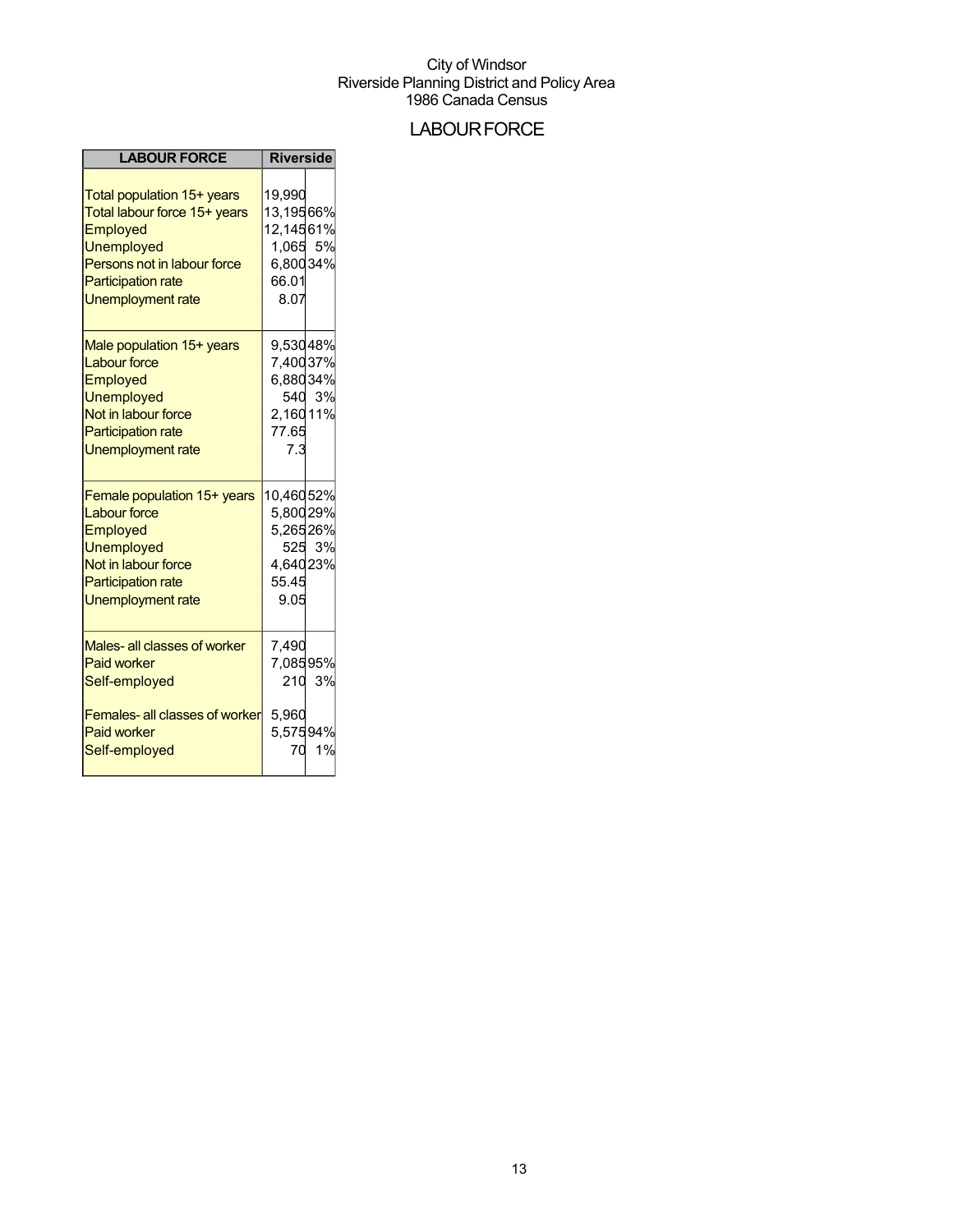## INDUSTRY/OCCUPATION

| <b>INDUSTRY/OCCUPATION   Riverside</b>                     |              |                 |
|------------------------------------------------------------|--------------|-----------------|
| perienced labour force                                     |              |                 |
| By Industry: (% Base)                                      | 12,980       |                 |
| <b>Agricultural &amp; rel.services</b>                     | 25           | 0%              |
| Other primary industries                                   | 10           | 0%              |
| <b>Manufacturing</b>                                       | 4,30033%     |                 |
| Construction                                               | 420          | 3%              |
| <b>Transportation &amp; storage</b>                        | 305          | 2%              |
| Communication & oth. utility                               | 365          | 3%              |
| <b>Wholesale trade</b>                                     | 380          | 3%              |
| <b>Retail trade</b>                                        | 1,77514%     |                 |
| <b>Finance and insurance</b>                               | 460          | 4%              |
| Real estate & insur. agents                                | 270          | 2%              |
| <b>Business service</b>                                    | 640          | 5%              |
| Government service                                         |              | 480 4%          |
| <b>Educational service</b>                                 | 815          | 6%              |
| <b>Health &amp; social service</b>                         |              | 8%              |
| Accommodation, food, beverag                               | 1,065<br>865 | 7%              |
| Other service industries                                   | 825          | 6%              |
| <b>Experienced labour force</b>                            |              |                 |
| by occupation: (% Base)                                    | 12,980       |                 |
|                                                            |              |                 |
|                                                            |              |                 |
| Managerial, administrative                                 | 1,200        | 9%              |
| Nat. science, eng. & math.                                 | 350          | 3%              |
| Soc. sc., religion & artist.                               | 470          | 4%              |
| <b>Teaching &amp; related</b>                              | 540          | 4%              |
| Medicine & health                                          | 685          | 5%              |
| <b>Clerical &amp; related</b>                              | 2,52019%     |                 |
| Sales                                                      | 1,230        | 9%              |
| Service                                                    | 1,52512%     | 0%              |
| Farming & horticultural                                    | 55           |                 |
| Other primary industries                                   | 10           | 0%              |
| Processing                                                 | 275<br>670   | 2%<br><b>5%</b> |
| Machining & related                                        |              |                 |
| Prod. fabric./assemb./repair<br><b>Construction trades</b> | 2,12516%     | 510 4%          |
| Transport equipmnt. operat.                                |              | 2%              |
| Material handling & related                                | 290          | 2%              |
| Oth. crafts & equip. operat.                               | 215<br>90    | 1%              |
| Occupations not classified                                 | 200          | 2%              |